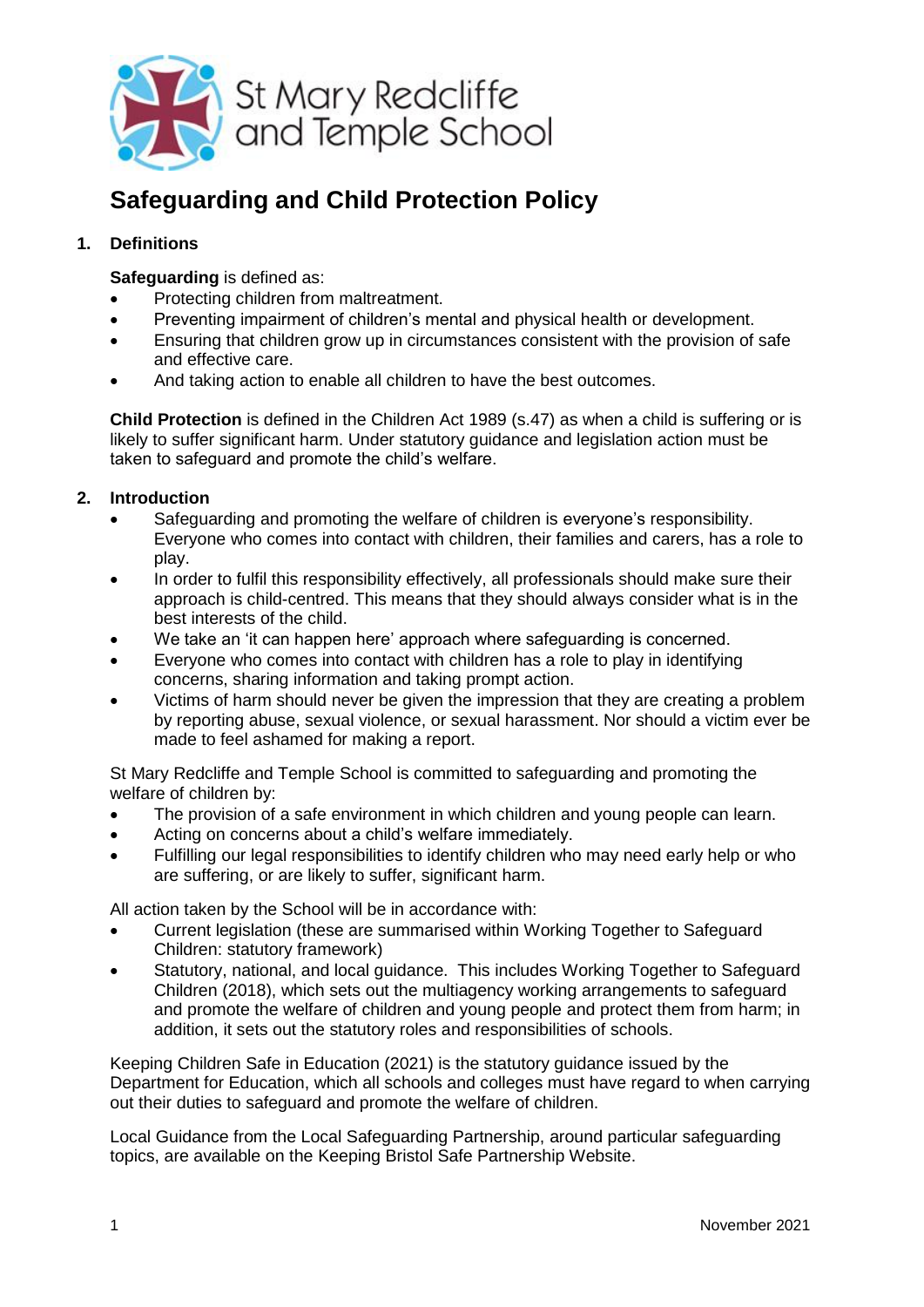This policy (Safeguarding and Child Protection) should be read in conjunction with the following policies:

- Behaviour Policy
- Equality Policy

The School ensures that the above policies (and associated procedures) adopted by the governing body are accessible via the School website and are understood and followed by all staff.

#### **3. Equalities Statement**

With regards to safeguarding, the School will consider their duties under the Equality Act [2010](https://www.legislation.gov.uk/ukpga/2010/15/contents) and our general and specific duties under the [Public Sector Equality Duty.](https://www.gov.uk/government/publications/public-sector-equality-duty) General duties include:

- 1. Eliminate discrimination, harassment, victimisation, and other conduct that is prohibited by the Equality Act 2010.
- 2. Advance equality of opportunity between people who share a protected characteristic and people who do not share it.
- 3. Foster good relations across all protected characteristics between people who share a protected characteristic and people who do not share it.

Details of our specific duties are published under the School's equality statement and measurable objectives. These are available on the School website**.**

We adhere to both the [Bristol Equality Charter](https://www.bristol.gov.uk/people-communities/bristol-equality-charter) and [Bristol Children's Charter](https://news.bristol.gov.uk/news/bristol-launches-first-city-wide-pledge-to-children) with a view to contribute towards the [One City Plan.](https://www.bristolonecity.com/wp-content/pdf/BD11190-One-CIty-Plan-web-version.pdf)

Staff are aware of the additional barriers to recognising abuse and neglect in children with Special Educational Needs and Disabilities (SEND). This will be in line with our SEN Information report

St Mary Redcliffe and Temple School also adheres to the principals of and promotes antioppressive practice in line of the [United Nations Convention of the Rights of](https://www.unicef.org.uk/what-we-do/un-convention-child-rights/#:~:text=The%20United%20Nations%20Convention%20on%20the%20Rights%20of,in%20history.%20What%20makes%20the%20UNCRC%20so%20special%3F) the Child and the [Human Rights Act 1998.](https://www.legislation.gov.uk/ukpga/1998/42?timeline=false)

#### **4. Overall Aims**

This policy will contribute to the safeguarding of children at this School by:

- Clarifying safeguarding expectations for members of the education setting's community, staff, governing body, learners, and their families.
- Contributing to the establishment of a safe, resilient, and robust safeguarding culture in the setting built on shared values; that learners are treated with respect and dignity, taught to treat each other and staff with respect, feel safe, have a voice and are listened to.
- Supporting contextual safeguarding practice recognising that the setting's site can be a location where harm can occur.
- Setting expectations for developing knowledge and skills within the setting's community (staff, learners, parents/carers) to the signs and indicators of safeguarding issues and how to respond to them.
- Early identification of need for vulnerable learners and provision of proportionate interventions to promote their welfare and safety.
- Working in partnership with learners, parents, and other agencies in the Local Safeguarding Partnership.

St Mary Redcliffe and Temple School is named as a relevant agency in the Local Safeguarding Partnership (Keeping Bristol Safe Partnership). This policy sets out its statutory duty to co-operate, follow and comply with published arrangements as set out by the Keeping Bristol Safe Partnership.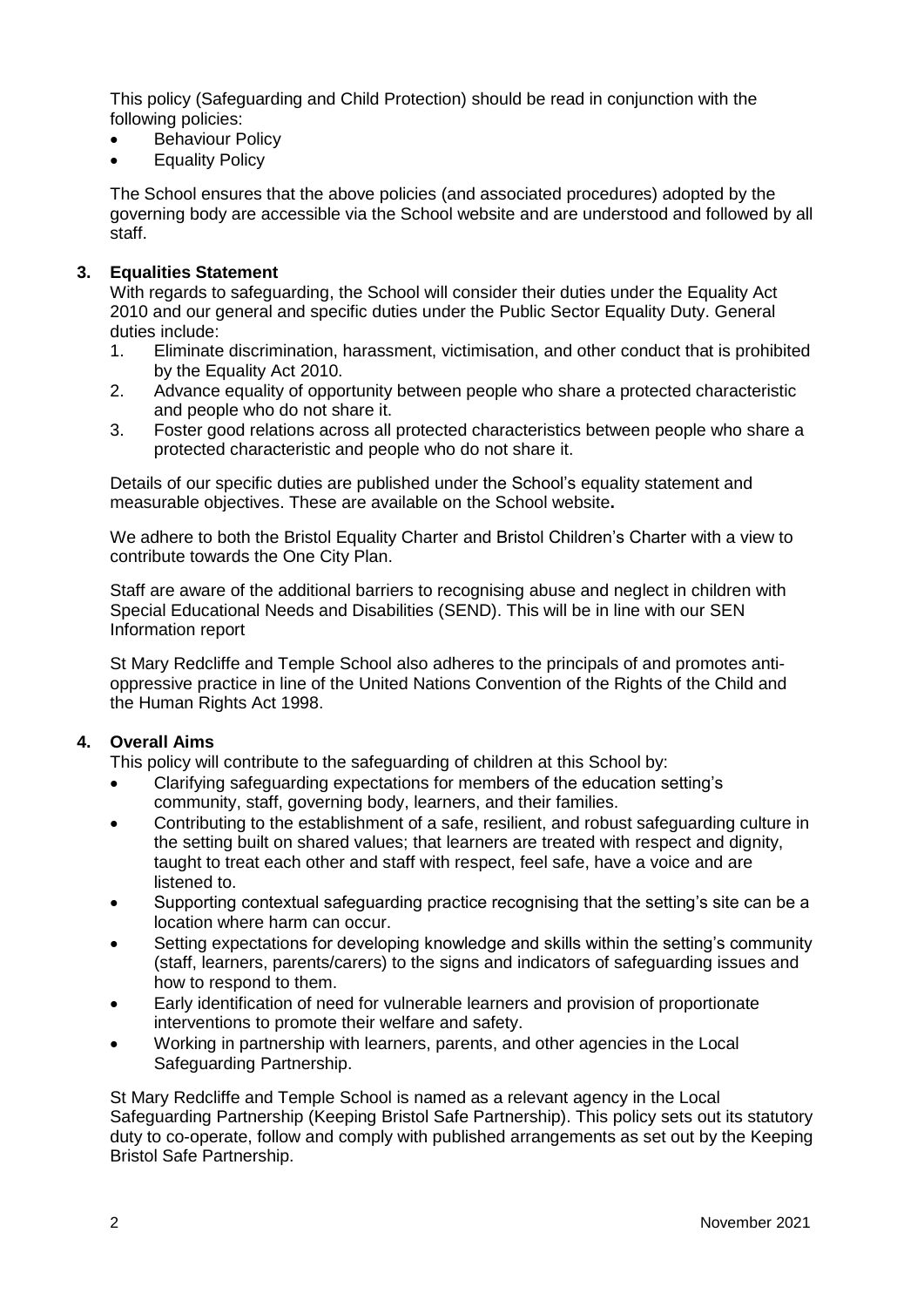# **5. Professional Expectations, Roles, and Responsibilities**

# **Role of all Staff**

- All staff will read and understand Part 1 of statutory guidance Keeping Children Safe in Education (2021). Those working directly with children will also read Annex B. Those who do not work directly with children will have the option of reading Annex A
- In addition to this, all staff will be aware of the systems in place which support safeguarding including reading this Safeguarding/Child Protection Policy; the Behaviour Policy; the Staff Behaviour Policy (code of conduct); safeguarding response to children who go missing from education; and the role of the Designated Safeguarding Lead (DSL).
- All staff will know who the DSL is and the names of their deputies. They will also be able to identify the school Safeguarding Support Officer, the Chair of Governors, and the governor who is responsible for safeguarding.
- All staff will be able to identify vulnerable learners and take action to keep them safe. Information or concerns about learners will be shared with the DSL where it includes those:
	- Who may need a social worker and may be experiencing abuse or neglect
	- Who require mental health support
	- Who may benefit from early help
	- Where there is a radicalisation concern
	- Where a crime may have been committed
- All staff will be clear as to the setting's policy and procedures about peer on peer abuse, children missing education and those requiring mental health support, and the impact of technology in relation to online safety.
- All staff will be involved where appropriate, in the implementation of individual plans to further safeguard vulnerable learners and understand their academic progress and attainment and maintain a culture of high aspirations for this cohort.
- All staff will record concerns appropriately and in a timely manner by using the setting's safeguarding systems (CPOMS).
- All staff will be aware of the need to raise to the senior leadership team (SLT) any concerns they have about safeguarding practices within the school.

# **Role of the Designated Safeguarding Lead (DSL)**

Duties are further outlined in Keeping Children Safe in Education (2021, Annex C)

Details of our Safeguarding team are available on the school website, and on posters around the school (both main school and sixth form).

- The DSL is a senior member of staff who undertakes lead responsibility for safeguarding and child protection within the setting. The school also has a dedicated Safeguarding Support Officer.
- The DSL works with the Headteacher and relevant strategic leads, taking lead responsibility for promoting educational outcomes by knowing the welfare, safeguarding and child protection issues that learners in need are experiencing or have experienced, and identifying the impact that these issues might be having on learner's attendance, engagement and achievement at school or college.
- Activities include the management of work undertaken by other members of the Safeguarding team.
- The DSL manages early identification of vulnerability of learners and their families from staff through cause for concerns or notifications. This will ensure detailed, accurate, secure written records of concerns and referrals.
- The DSL manages referrals to local safeguarding partners where learners with additional needs have been identified. These can include those:
	- Who need a social worker and may be experiencing abuse or neglect.
	- Require mental health support.
	- Who may benefit from early help.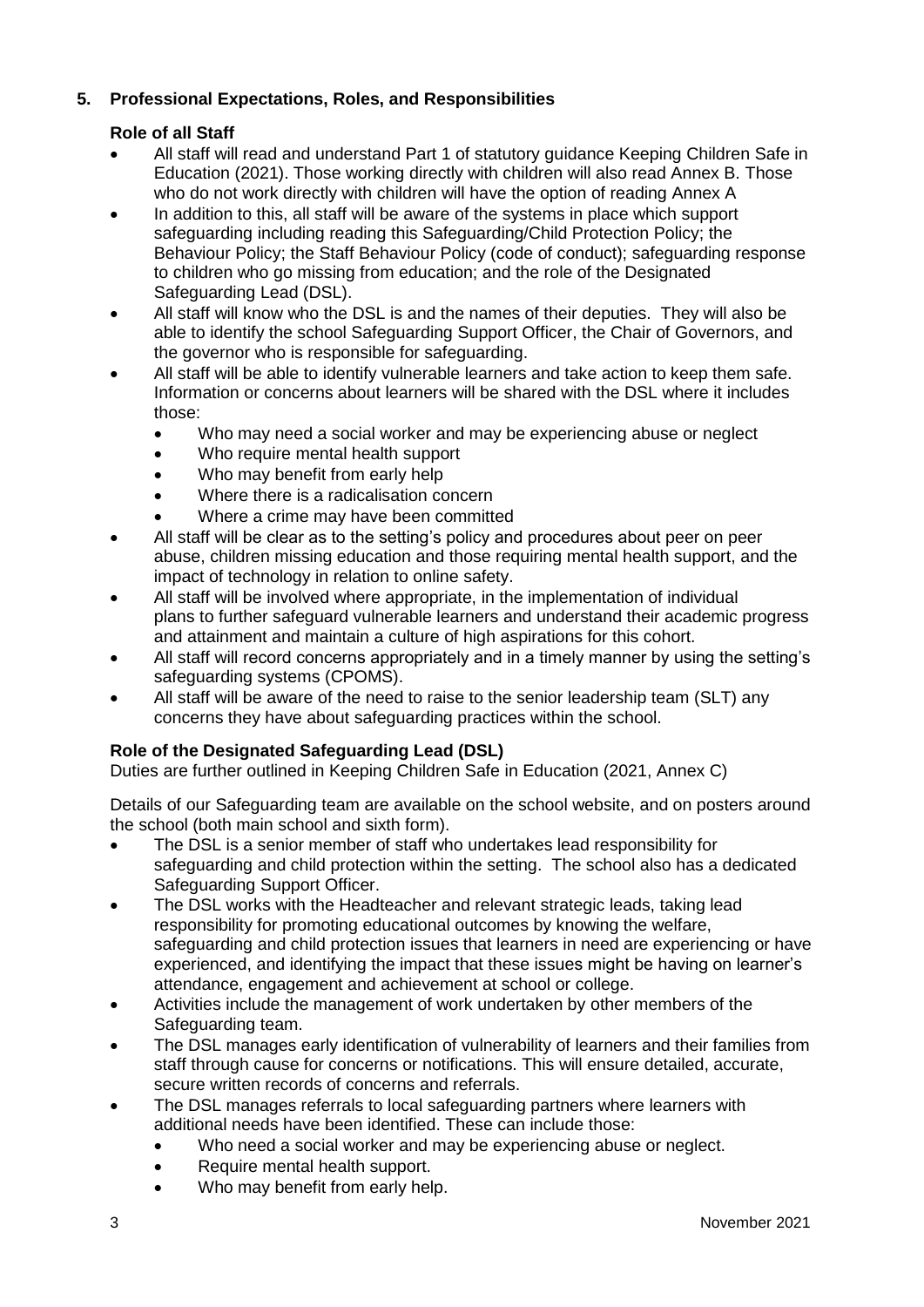- Where there is a radicalisation concern.
- Where a crime may have been committed.

The DSL will also:

- Work with others: acting as a point of contact for outside agencies about safeguarding.
- Support and advise other staff in making referrals to other agencies.
- When required, liaise with the case manager and the Local Authority Designated Officer (LADO) in relation to child protection cases which concern a staff member.
- Coordinate safeguarding training and raise awareness and understanding to the school community around policies and practice in relation to safeguarding.
- Help promote educational outcomes by sharing information about vulnerable learners with relevant staff. This includes ensuring that staff:
	- Know who these children are,
	- Understand their academic progress and attainment and maintain a culture of high aspirations for this cohort.
	- Are supported to identify the challenges that children in this group might face.
	- Provide additional academic support or make reasonable adjustments to help children who have or have had a social worker to reach their potential.
	- Ensure the successful transfer of the Safeguarding/Child Protection File when a learner moves on to a new setting within 5 days for in year transfer or the first 5 days of the start of a new term.
	- Ensure appropriate safeguarding cover and availability during term time/ any out of hours/out of term activities managed by the school.

#### **Role of the Governing Body**

Duties are further outlined in Keeping Children Safe in Education (2021, Part 2)

The Safeguarding Governor takes responsibility for ensuring that safeguarding and child protection practice, process, and policy (including online safety) is effective and is compliant with legislation, statutory guidance, and Local Safeguarding Partnership arrangements.

 The appointed Safeguarding Governor will liaise with the Headteacher and the DSL to produce an annual report for governors and complete the S.175 (annual safeguarding) audit for the Keeping Bristol Safe Partnership

They will also:

- Ensure that the school remedies any deficiencies or weaknesses brought to its attention without delay;
- Ensure that this document is updated annually (or when there are significant updates)
- Ensure that the DSL is an appropriate senior member of setting's senior leadership team and ensure that they have adequate time, funding, training, resources, and support to carry out their role effectively.
- Ensure that the training and learning for the school community is robust and effective.
- Ensure that learners are taught about safeguarding on the curriculum including online safety in compliance with statutory guidance [Relationships and sex education \(RSE\)](https://www.gov.uk/government/publications/relationships-education-relationships-and-sex-education-rse-and-health-education)  and health education - [GOV.UK \(www.gov.uk\)](https://www.gov.uk/government/publications/relationships-education-relationships-and-sex-education-rse-and-health-education)
- Ensure that teachers, including supply teachers, other staff, volunteers, and contractors have appropriate checks carried out in line with statutory guidance Keeping Children Safe in Education (2021, Part 3).
- Ensure that there are procedures in place to manage safeguarding concerns or allegations against teachers, including supply teachers, other staff, volunteers, and contractors who may not be suitable to work with or pose a risk to learners, this includes having a process to manage low level concerns.
- Ensure that systems are in place for learners to effectively share a concern about a safeguarding issue they are experiencing, express their views and give feedback.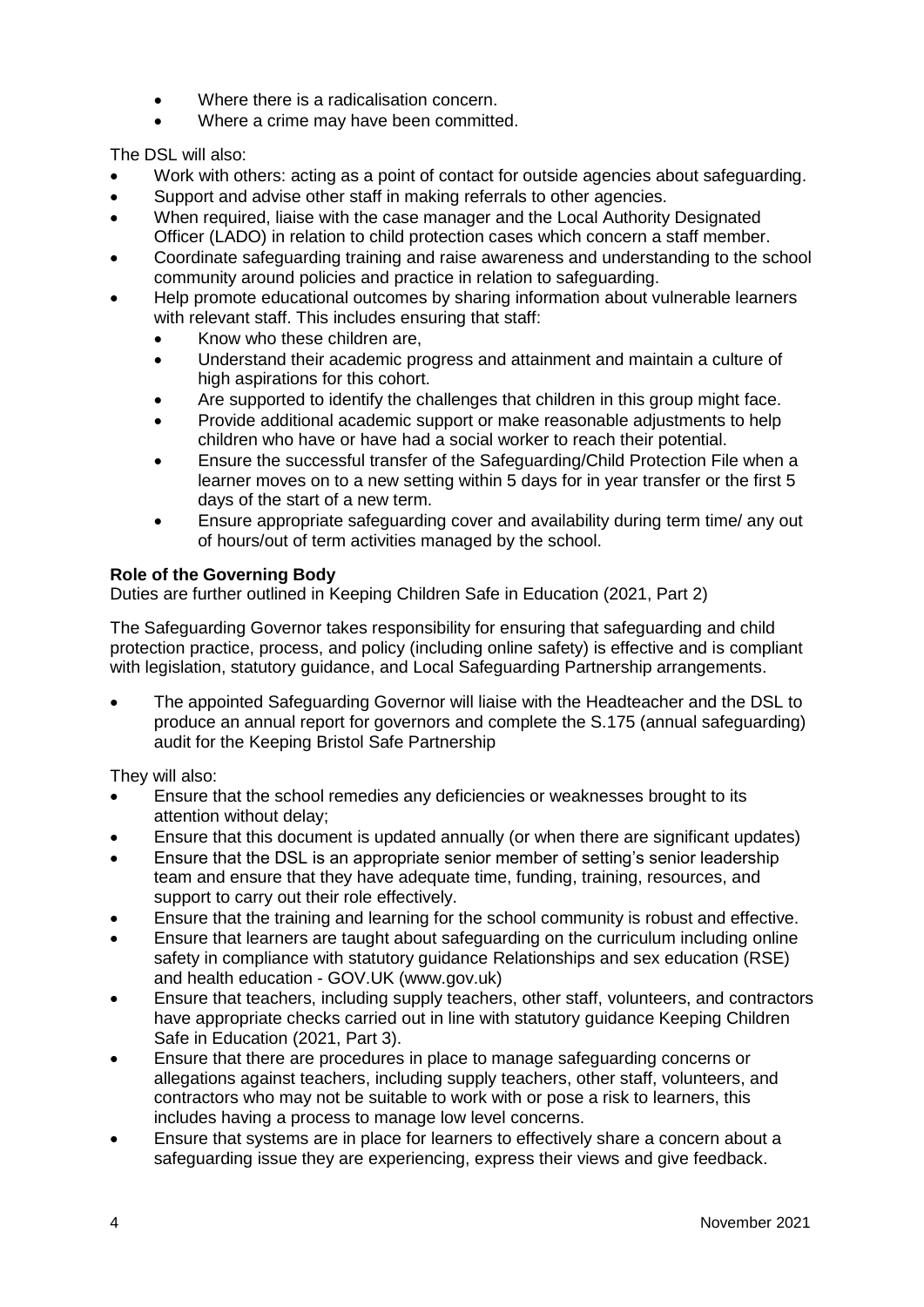- Ensure that the setting has systems in place to prevent, identify and respond to peer on peer harm (including sexual abuse and sexual harassment) and mental health concerns, and review the effectiveness of the setting's online safety practices.
- Ensure that a designated teacher promotes the educational achievement for children in care and other care arrangements. The School has a dedicated Learning Mentor for Children in Care, to promote their educational achievement and care arrangements. This Learning Mentor is managed by the DSL.

## **6. Safeguarding Training for Staff**

#### **All staff**

- The governing body ensures that all staff members undergo safeguarding and child protection (including online safety) training at induction.
- Will receive appropriate safeguarding and child protection (including online safety) refresher training at least on annually (via formal training, email e-bulletins and staff meetings).
- All staff must complete FGM awareness training and will understand their legal duty under the Mandatory Reporting Duty.
- All staff must complete PREVENT awareness training. This is to ensure that they can comply with the legal expectations under the PREVENT duty.
- Staff training includes clear reference to internal whistleblowing policy and guidance for escalating concerns.

#### **Designated Safeguarding Lead and deputies**

- Will undergo formal training to provide them with the knowledge and skills (including online safety) training required to carry out the role. The training will be updated every two years.
- Deputies, and the Safeguarding Support Officer, will be trained to the same level as the DSL.
- The DSL and any deputies (and the Safeguarding Support Officer) will liaise with the Local Safeguarding Partnership to ensure that their knowledge and skills are updated via e-bulletins, attend DSL network meetings, and take time to read and digest safeguarding bulletins.

#### **Other Training Considerations**

- The governing body will ensure that at least one person on any appointment panel will have undertaken safer recruitment training, in line School Staffing (England) Regulations 2009.
- Members of the Senior Leadership Team will make themselves aware of and understand their role within the local safeguarding arrangements. This will ensure that those who have responsibility for the management of behaviour, inclusion, Special Educational Needs, attendance, and exclusions will carry out their duties with a safeguarding consideration.
- The Learning Mentor responsible for Children in Care will undergo appropriate training to fulfil their role to promote the educational achievement of registered students who are in care.
- The mental health lead has access to appropriate training.
- Training around safeguarding topics (including online safety) will be integrated, aligned, and considered as part of a whole school safeguarding approach.
- Appropriate colleagues have received appropriate training in relation to use of reasonable force and positive handling.

#### **7. Safeguarding in the Curriculum**

The School is dedicated to ensuring that learners are taught about safeguarding, including online safety. We recognise that a one size fits all approach may not be appropriate for all learners, and a more personalised or contextualised approach for more vulnerable learners, victims of abuse and some SEND children might be needed.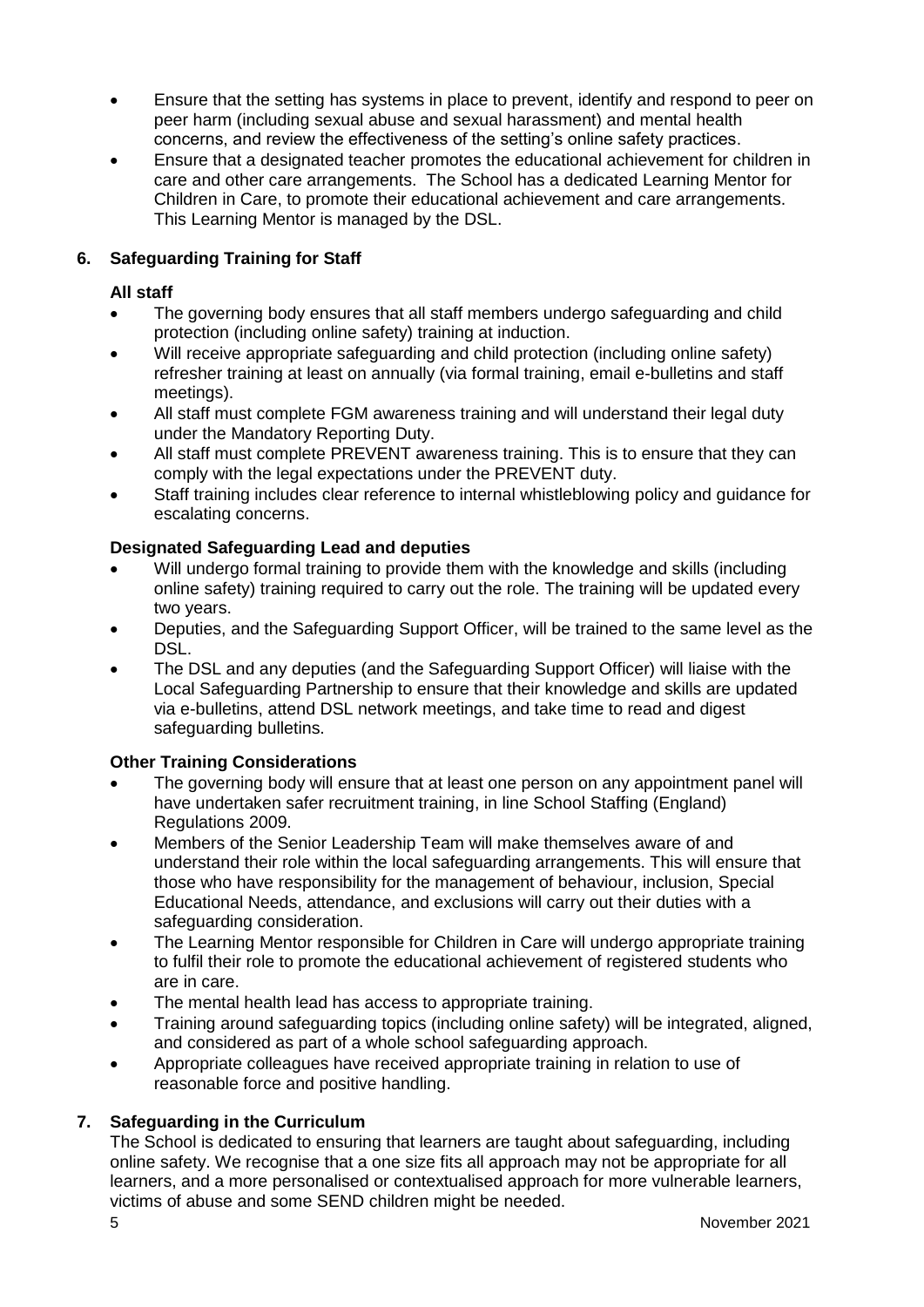This is part of a broad and balanced curriculum. This includes:

- Working within statutory guidance in respect to [Relationships and sex education \(RSE\)](https://www.gov.uk/government/publications/relationships-education-relationships-and-sex-education-rse-and-health-education)  and health education - [GOV.UK \(www.gov.uk\);](https://www.gov.uk/government/publications/relationships-education-relationships-and-sex-education-rse-and-health-education) Personal, Social, Health and Economic (PSHE) education, to explore key areas such as self-esteem, emotional literacy, assertiveness, power, building resilience to radicalisation, e-safety and bullying.
- Appropriate filters and monitoring systems are in place to ensure that 'over- blocking' does not lead to unreasonable restrictions as to what learners can be taught about online teaching and safeguarding.
- The curriculum will be shaped to respond to safeguarding incident patterns in the setting identified by the Designated Safeguarding Lead and safeguarding team (e.g., to respond to an increase in bullying incidents).
- Providing engagement opportunities with parents and carers to consult on key aspects of the curriculum.
- Learners can inform the curriculum via discussions with the school council

# **8. Safer Recruitment and Safer Working Practice**

#### **Safer Recruitment**

The School pays full regard to the safer recruitment practices detailed in 'Keeping Children Safe in Education' (2021; Part 3)

- This includes scrutinising applicants, verifying identity and academic or vocational qualifications, obtaining professional and character references, checking previous employment history, and ensuring that a candidate has the health and physical capacity for the job. References are always obtained, scrutinised and concerns resolved satisfactorily before appointment is confirmed.
- It also includes undertaking appropriate checks through the Disclosure and Barring Service (DBS), the barred list checks and prohibition checks (and overseas checks if appropriate), dependent on the role and duties performed, including regulated and nonregulated activity.
- All recruitment materials will include reference to the School's commitment to safeguarding and promoting the wellbeing of learners.

#### **Use of Reasonable Force**

'Reasonable force' refers to the physical contact to restrain and control children using no more force than is needed.' The use of reasonable force is down to the professional judgement of the staff member concerned and will be determined by individual circumstances and the vulnerability of any child with Special Educational Needs or Disability (SEND) will be considered.

- The use of reasonable force will be minimised through positive and proactive behaviour support and de-escalation and will follow government guidance [\(Use of Reasonable](https://www.gov.uk/government/publications/use-of-reasonable-force-in-schools)  [Force in Schools 2013;](https://www.gov.uk/government/publications/use-of-reasonable-force-in-schools) [Reducing the need for restraint and restrictive intervention,](https://www.gov.uk/government/publications/reducing-the-need-for-restraint-and-restrictive-intervention)  [2019\).](https://www.gov.uk/government/publications/reducing-the-need-for-restraint-and-restrictive-intervention)
- There is robust recording of any incident where positive handling or restraint has been used. A review of the incident is carried out to reflect on how the incident could be avoided, and this will involve the child and their family.

#### **Whistleblowing Procedures**

Staff are aware of the following whistleblowing channels for situations where they feel unable to raise an issue with the senior leadership team or feel that their genuine concerns are not being addressed:

- General guidance can be found at: Advice on whistleblowing [https://www.gov.uk/whistleblowing.](https://www.gov.uk/whistleblowing)
- The NSPCC whistleblowing helpline is available [here](https://www.nspcc.org.uk/what-you-can-do/report-abuse/dedicated-helplines/whistleblowing-advice-line/) for staff who do not feel able to raise concerns regarding child protection failures internally. Staff can call: 0800 028 0285 – line is available from 8:00 AM to 8:00 PM, Monday to Friday and Email: [help@nspcc.org.uk.](mailto:help@nspcc.org.uk)